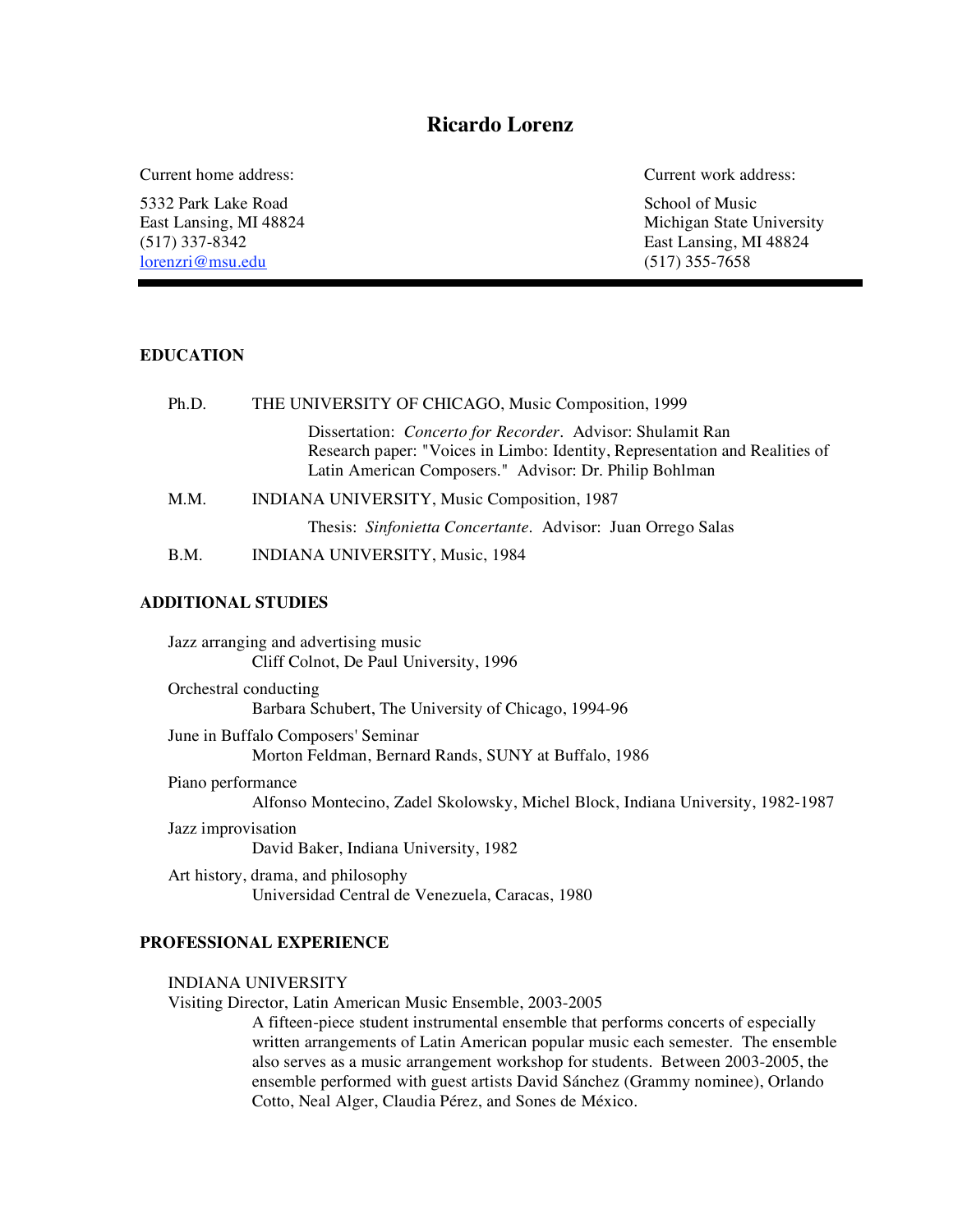(professional experience, continued)

#### CHICAGO SYMPHONY ORCHESTRA

Composer-in-Residence, *Armonía Musicians Residency Program*, 1998-2002

A pioneer program aimed at building bridges through music between the orchestra, Chicago neighborhoods and community groups. Through this program, Lorenz served as music liaison between the Mexican Fine Arts Center Museum (MFACM) and the Chicago Symphony Orchestra (CSO). Besides composing, arranging and conducting works that brought together CSO musicians and local folk and popular Latino bands, his duties included presenting lectures on music at different Chicago venues and designing radio programs on the same topic for WRTE 90.5 fm (Radio Arte).

#### BILLINGS SYMPHONY ORCHESTRA

Composer-in-Residence, 1998-1999

The residency began with the premiere by the Billings Symphony of Lorenz's *Concerto for Recorder*. The residency included lecturing to community groups and teaching composition in high schools around the area.

# INDIANA UNIVERSITY

Interim Director, Latin American Music Center, 1987-1992

Holding the world's largest collection of score and recordings of Latin American classical music, the Latin American Music Center was founded in 1961 by Chilean composer Juan Orrego-Salas with funds provided by the Rockefeller Foundation. Upon Orrego-Salas' retirement in 1987, Lorenz took on the duties of keeping the collection up-to-date, managing its over-twenty guest lecture/performances a year, and serving as liaison between Indiana University and Latin American composers, performers, music institutions, foundations, and prospective students.

# **TEACHING EXPERIENCE**

MICHIGAN STATE UNIVERSITY: Associate Professor, 2005-present

- M483/880/980, Applied Music Composition. Individual instruction in music composition at the undergraduate and graduate levels. Students begin and complete projects each semester.
- M422, 20<sup>th</sup>-Century European and American Music Literature. Developments in Western music, both in the classical and popular spheres, after 1945. Students and instructor work together to articulate a logical narrative of events during the past fifty years. Reading assignments from first sources found in journals and books on the subject. Relationships between classical and popular music are drawn throughout the course.
- M892A, Graduate Seminar in Music History. Guided research on the developments of music, both in the classical and popular spheres, after 1945.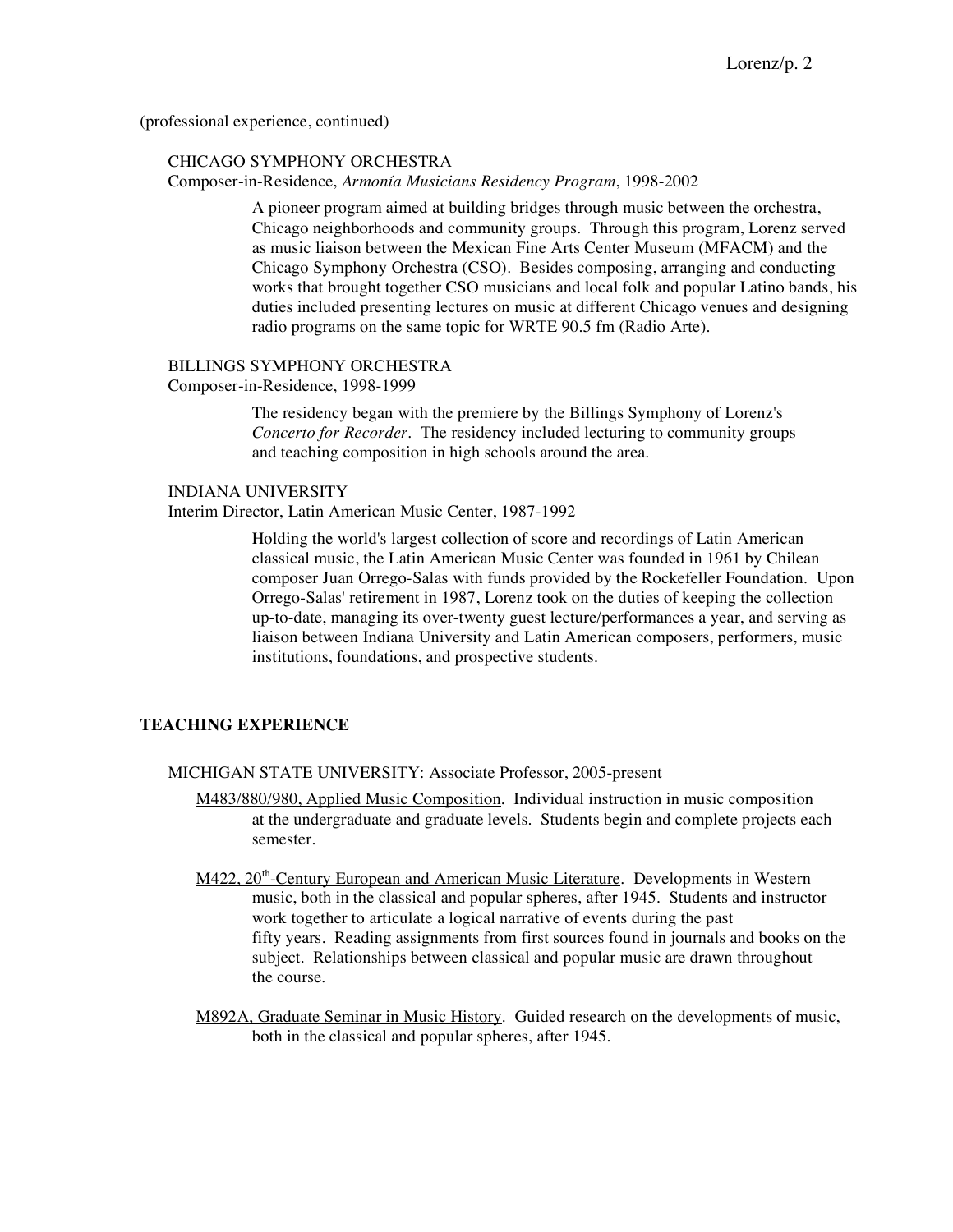(teaching experience, continued)

INDIANA UNIVERSITY: Visiting Assistant Professor, 2003-2005

M413, Latin American Popular Music. Historical and cultural aspects in the development of important popular music genres in Latin America and the Caribbean. Issues of performance and instrumentation and the output of composers, arrangers and performers.

CITY COLLEGES OF CHICAGO: Associate Professor, 1999-2005

- Music 102, Music Theory I. Fundamentals of tonal harmony: triads and their inversions, chord vocabulary, jazz chord notation, basic figured bass, phrase structure and cadences, four-part harmonic progressions. Basic keyboard proficiency.
- Music 122, Perspectives in Jazz. Styles and history of jazz. Emphasis on analysis of different jazz styles and their relation to socio-political events in America.
- Humanities 201, Visual Arts and Music. Gen Ed curricula. Appreciation of abstract elements present in works of art and music such as color, rhythm, form, design, texture, etc. It includes an overview of the history of Western visual arts and music.

THE UNIVERSITY OF CHICAGO: Lecturer, Summer 1997

Music 222, Metal Meets Mozart. A Stuart Tave Fellowship course designed to teach undergraduates basic music analysis techniques through uncovering the similarities that exist between popular and classical music.

# THE UNIVERSITY OF CHICAGO: Lecturer, Spring 1995

Music 103, Introduction to Music: Materials and Design. This course is an introduction to Western music through composition. There are no prerequisites, and students compose complete pieces beginning the first week. The course covers a variety of compositional techniques and styles, from serialism and texture-based music to modal and popular styles. Music 103 is one of several courses in the music department designed to fulfill the university's fine arts core curriculum requirements.

## **ADDITIONAL EXPERIENCE**

CIVIC ORCHESTRA OF CHICAGO, Daniel Barenboim, Music Director Member of the Board, 2002-present

Serves in the Strategic Planning Committee and Marketing Committee. Serves as liaison between orchestra and City Colleges of Chicago.

#### NATIONAL PUBLIC RADIO (NPR)

Host of "Sonidos de las Américas," a radio program devoted to broadcasting the American Composers Orchestra's performances of Latin American music at Carnegie Hall. 1995

#### CARNEGIE MELLON UNIVERSITY

Host of "International Music from Carnegie Mellon," a series of twelve bilingual radio programs devoted to broadcasting live performances by faculty and guest performers at Carnegie Mellon University. 1991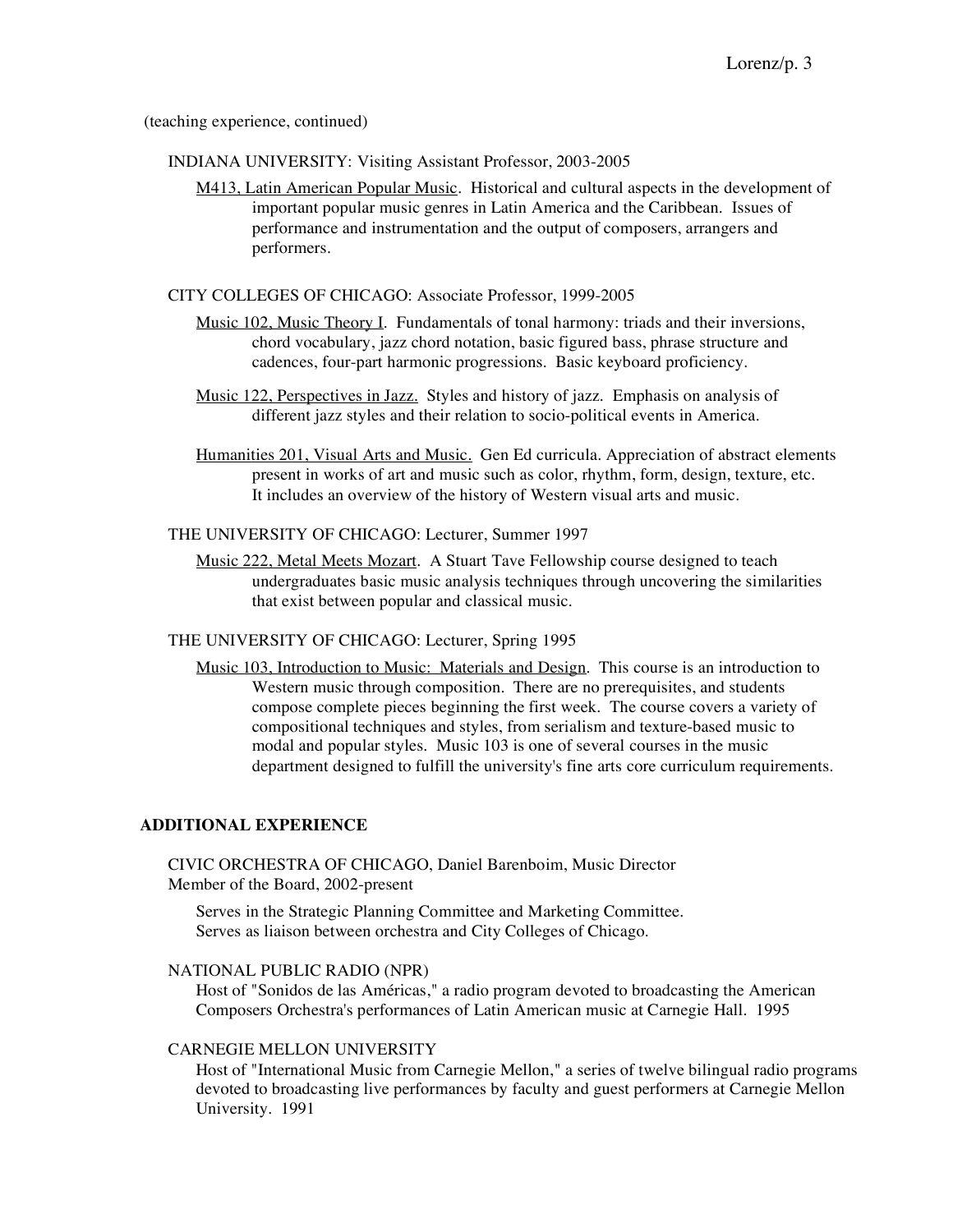#### **DISTINCTIONS, AWARDS, AND FELLOWSHIPS**

Civitella Ranieri Foundation Fellowship Recipient. Residency in Umbria, Italy, Summer 2004

Rockefeller Humanities Fellowship at Tulane University Finalist and Alternate. Spring 2004.

Outstanding Faculty Member Award Nomination, Illinois Community College Trustee Association. 2002

Adjunct Lecturer of the Year Award, Richard J. Daley College. 1998-99

National Prize in Composition, Colombia. Jury member. 1998

Stuart Tave Fellowship Recipient, The University of Chicago. 1997

Association of Recorded Sound Collection Award Nomination for *Scores and Recordings at the Indiana University Latin American Music Center*, Ricardo Lorenz, editor. 1996 Organization of American States Grant to conceptualize an "opera clip." 1996

Concert Artists Guild Award to compose a concerto for recorder virtuoso Aldo Abreu. 1995

Meet-the-Composer Midwest Grant. 1994

Barlow Endowment for Music Composition to compose a chamber work for Minneapolis-based ensemble Zeitgeist. 1993

ASCAP Award for Young Composers. 1992-1993

Century Fellowship for Graduate Study at the University of Chicago. 1992-1996

Sage Fellowship for Graduate Study at Cornell University (declined in order to attend the University of Chicago). 1992

John Sloan Dickey Endowment for International Understanding to visit Dartmouth College as composer-in-residence. 1991

Finalist of the New Music Project competition sponsored by the National Orchestral Association. 1991

Honorary Mention, "Caro de Boesi" Prize for Composition, Venezuela. 1985

Assistant Instructor Grant, Indiana University School of Music, to serve as assistant to Dr. Juan Orrego-Salas, Director of the Indiana University Latin American Music Center (1961-87) and Professor Emeritus of composition. 1983-1986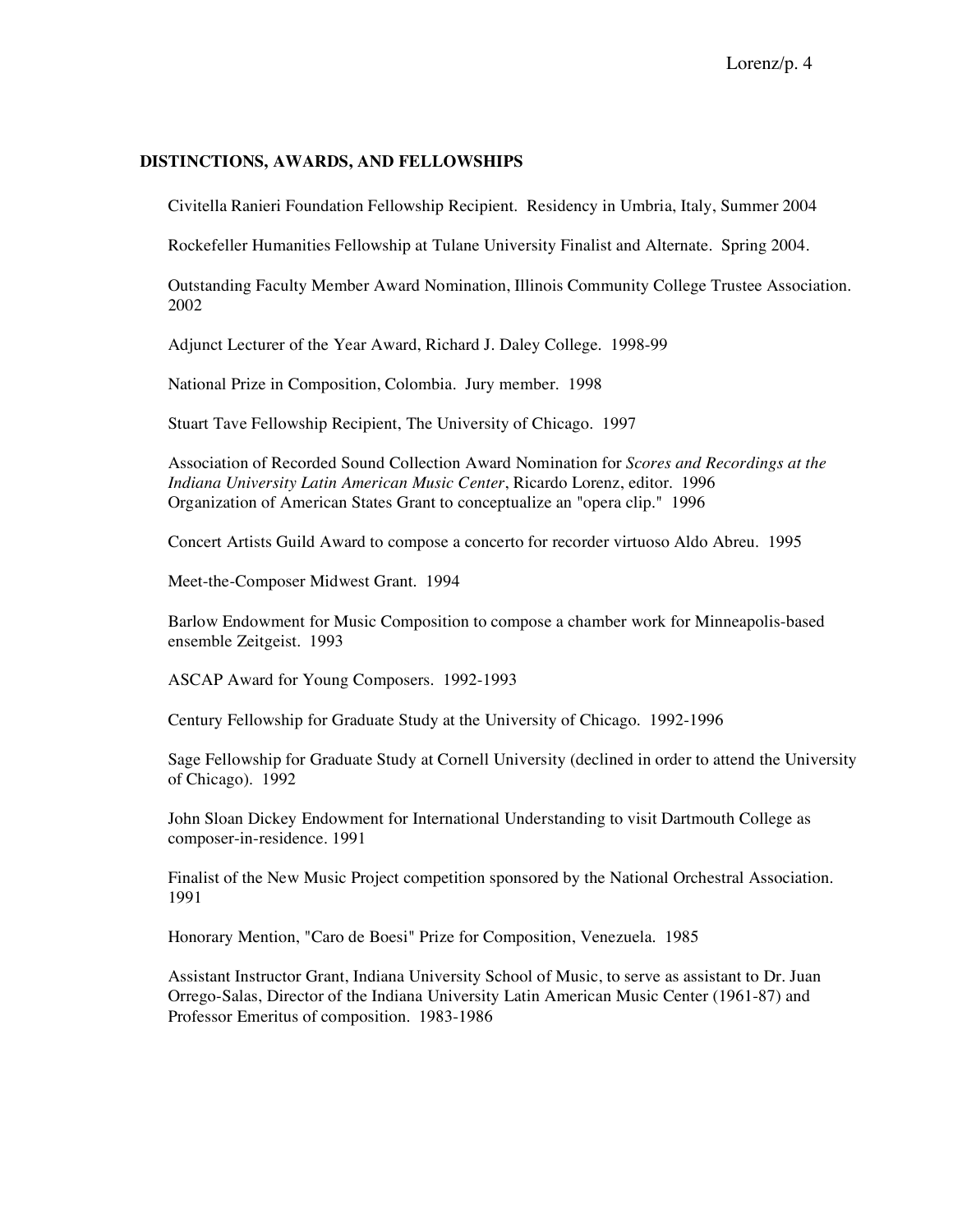### **PUBLICATIONS**

- Lorenz, Ricardo. "Orrego-Salas in Half a Century of Sound Recordings." *Latin American Music Review,* Vol. 21, No. 1: Spring/Summer 2000.
- Lorenz, Ricardo, ed. *Scores and Recordings at the Indiana University Latin American Music Center*. Bloomington: Indiana University Press, 1995.
- Lorenz, Ricardo. "Mambozart: ¿Postmodernismo?...me alegra que me lo comentes pues de eso te quería hablar." Score and accompanying essay published in *Argos,* Nos. 22- 23, Caracas, 1995.
- Lorenz, Ricardo. "El Concierto para Violin de Juan Orrego-Salas." *Revista Musical Chilena,* año 38, no. 162, Santiago de Chile, 1985.

*\* for published compositions see selected compositions list \**

#### **DISCOGRAPHY**

- *Salsa Inglesa (Worcestershire)*: Elena Riu, piano; Wilmer Sifontes, Latin percussion. SOMM Recordings, Thames Ditton, United Kingdom, 2004.
- *Fantasía para Piano y Orquesta de Cámara*: Gabriela Montero, piano; Manuel Hernández, conductor; Camerata Criolla. Together with other works by Venezuelan composers. CONAC, Venezuela, 2002.
- *Pataruco: Concerto for Maracas and Orchestra*. Ed Harrison, maracas; Paul Freeman, conductor; Czech National Symphony Orchestra. Together with other concertos by Morton Gould, Jan Bach and Gustavo Leone. Albany Records, USA, 2002.
- *Está lloviendo afuera y no hay agua.* Paulina Zamora, piano. Twentieth-Century Latin American piano music. Indiana University LAMC recording series, USA, 2001.
- *Jaromiluna.* Ignace Jang, violin; Sirin Pancaroglu, harp. Twentieth-Century works for violin and harp. Doublemoon Records, Turkey, 2000.
- *Cecilia en Azul y Verde*. Carlos Prieto, cello; Edison Quintana, piano. Included along with other Latin American and Spanish works. Urtex Digital Classics, Mexico, 1999.
- *Piedra en la Piedra*. Alison Potter, flute; Orlando Cotto, marimba. Included with works for marimba by Astor Piazzolla and Antonio Lauro, among others. USA, 1998.
- *Llorença en el Nou Mon*. Andrés Cárdenes, violin; Luz Manriquez, piano. Included along with little gems for the violin by Copland, Sibelius, Ravel, Debussy, and Szymanowski among others. Arabesque Recordings, USA, 1994.